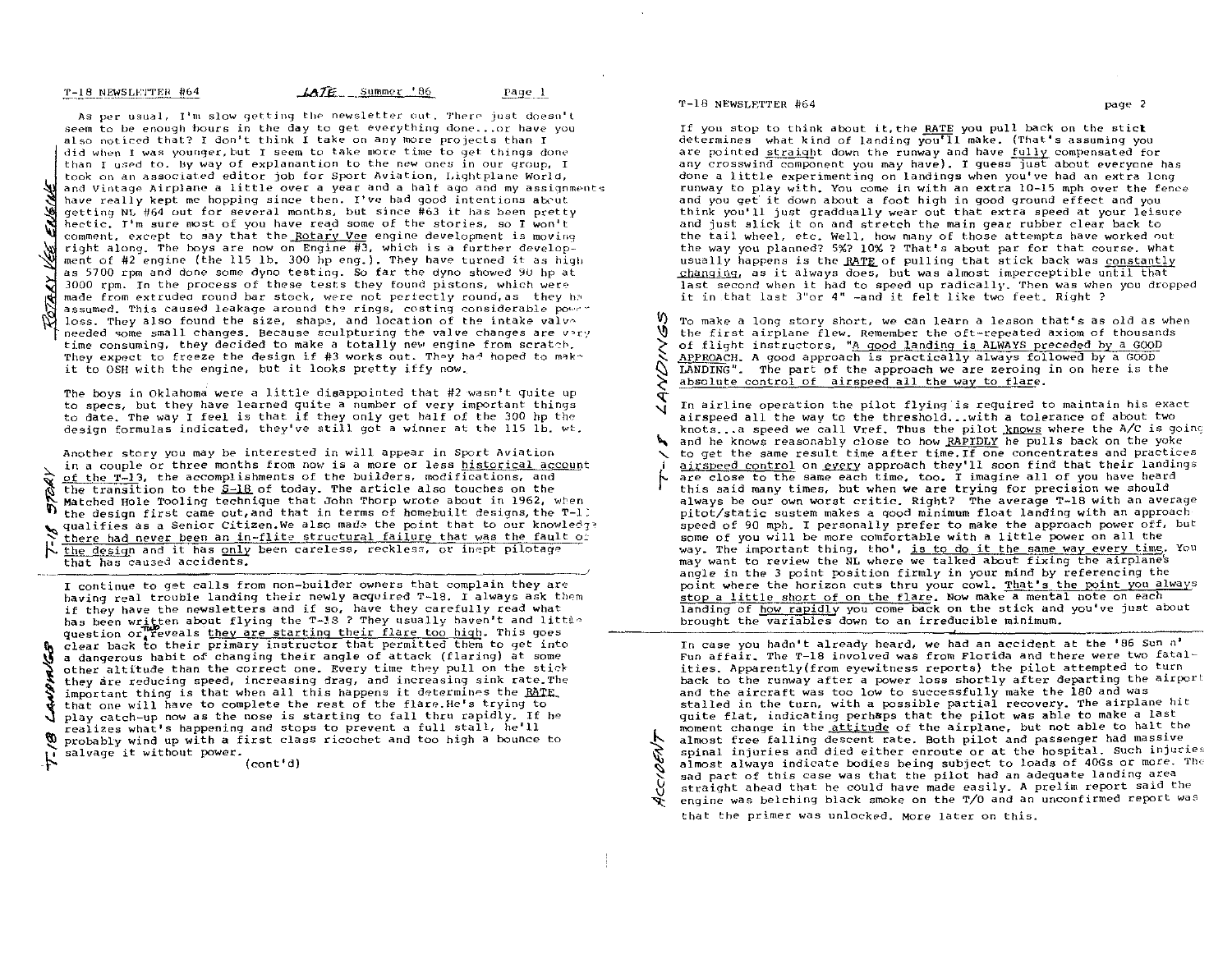## T-18 NEWSLETTER #64 page 3

# Paqe  $2 -$  Jim Borg report.

Back on the ground and I started investigating what caused the smoking. After some mods to the carb air box, the second flight showed no sign of black smoke.

I'm still not Sure what caused it. Might have been the air box Or possibly some residual oil left in the cyLinders from storage.

Anyway the problem hasn't resurfaced since and the engine runs strong.

The Airframe is the wide body fuselage and standard wing and airfolls.

Instrumentation is about as simple as one can get. No gyros, but have cluster of  $3-1/8$  inch instruments as follows:

> Airspeed Altimeter Tach Electric Turn/Bank Rate of climb Manifold Pressure

Also a cluster of six 2-1/4 inch westach engine instruments.

Radio is Terra NAV/COM and has been working quite well. I still have plenty of room in the panel left if I want to add instruments later if I wish.

Some performance figures:

~I

| Engine        | 0320 E2A 150 H.P. |
|---------------|-------------------|
| Prop (wood)   | 69" x 76"         |
| Cruise        | 170 TAS 75%       |
| Full Throttle | 185 IAS 3000 Ft.  |
| Stall         | 65 IAS Clean      |
|               | 60 IAS flaps      |
| Rate/climb    | 1500 ft/min solo  |
| Empty weight  | 877 lbs           |

I left the airplane all polished and painted the glass parts metalic blue.

The interior was done by my very talented and patient wife, Loretta.

The material is ultrasuede and is tough but very light in weight. The seats are done in diamond tuft with buttons. The inside of the airplane is my proudest part because of my wife's contribution.

When installing the canopy onto the wide body fuselage,

~ ~ ~ The following three pages are an excellent example of a first flight in a T-18, construction features, and performance report by JIM BORG. 15800 Makah St., Andover. Minn. 55304. Jim has also included a fine sketch and writeup on fitting the canopy on the WB fuselage. Several builders have complained about this very problem, so this is welcome news. If any more of you have come up with another solution (or even the same one) PLEASE give us your report and do it now while it is fresh in your mind. For some reason no one wanta to write about what they legrned while installing the canopy on either the T-18 or S-18. yet almost all agree that 'it is one of the most difficult and time consuming parts of building the airplane. How did you cut it. drill it. fit it to the frame. adjust it, secure it. trim it, make a skirt, etc? How did you ventilate it, how successfully. install locks, what kind, etc.? Ditto the windscreen.

Ser. 987 Flies (rec'd Mar. '86)

Dear Dick:

~

~

I have now 64 hours on my T-18 and enjoying it more everytime that I fly it.

After reading your last newsletter, I thought it best that <sup>I</sup>write some information for the newsletter.

Construction started in the spring of 1976. I sure had the typical learning curve to overcome, but soon found sheet metal very enjoyable to work with.

X<br>In the early stages, I built all the vibs and bulk heads.<br>Later, I started buying alot of pre-fab parts to save time.<br>I was very happy with both price and quality and deliveries. ~ प In the early stages, I built all the yibs and bulk heads. <sup>I</sup>was very happy with both price and quality and deliveries were quite fast. I bought most items from Ken Knowles, Sport Aircraft.

July 7. 1985 was the day that the first flight occured. Although the flight was safe and ended without mishap, one event deserves some attention.

As I lifted off everything Was normal. I had told the control tower that it was my first flight and they graciously kept a close eye on me.

About 30 seconds after lift off, tower told me in a very calm tone that I was trailing lots of black smoke. I wasn't really panicked yet because I could smell no smoke and all engine instruments showed in the green.

As I headed back for landing, my friend in the chase plane told me the smoking had quit just when I reduced power. Subsequent experimenting with mixture control proved that I could COntrol it by leaning.

Flight lasted for close to one hour with no other mishaps.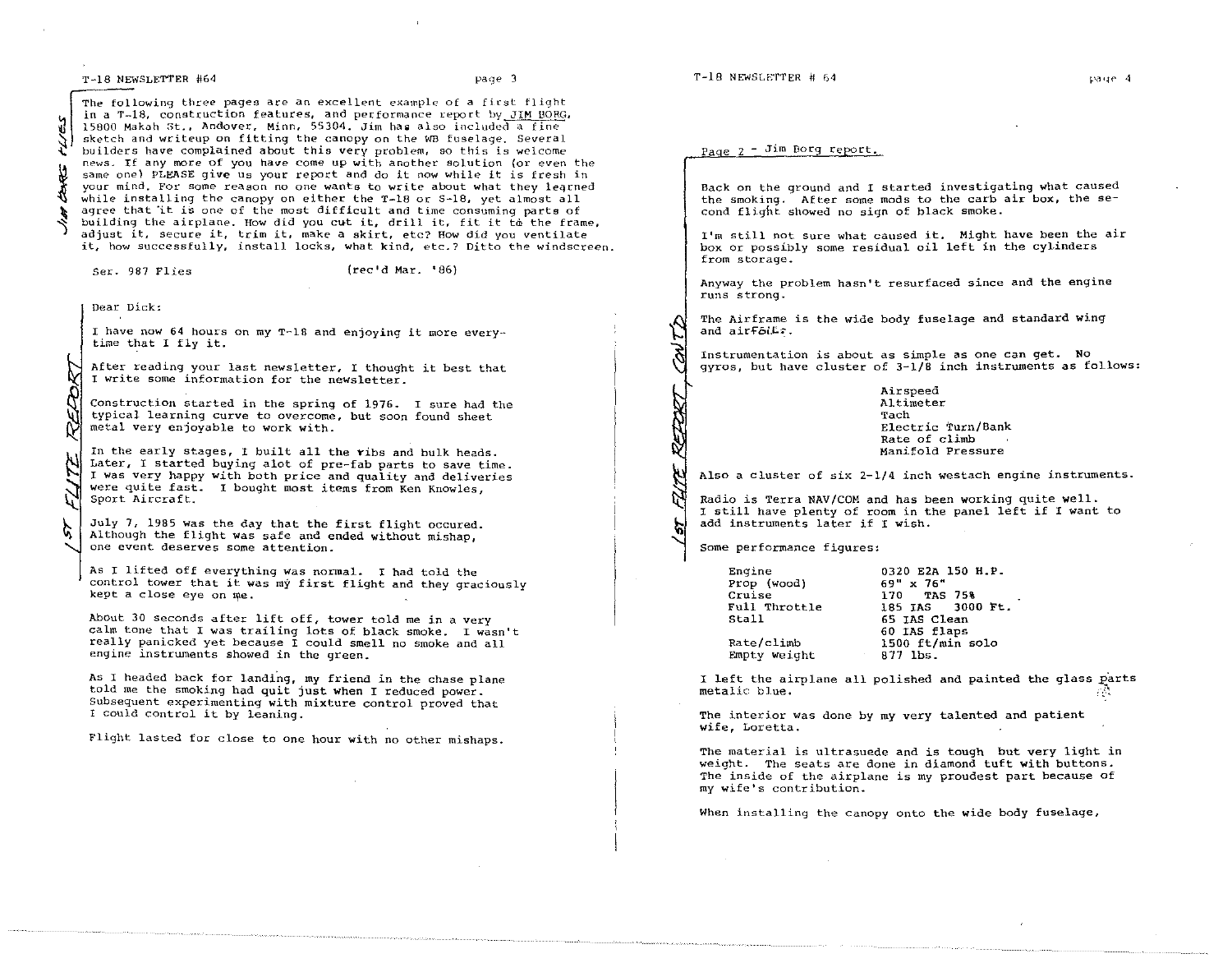۵N Σ.

SAWAL

### Page 3 - Jim Rorg report

<sup>I</sup>noticed a problem that other wide body builders have also had. Because, the wide body is two inches wider at all points, the Gee-Bee canopy doesn't fit the same way it does on the standard fuselage.

The canopy frame that I purchased is also two inches wider at all points and this is where the problem is.

The problem is in the aft rail. This can be resolved by removing approximately 1,500 inches from this rail (see figure 1). This allows the bubble to be positioned farther forward and also allows it to set farther down on the sides, so that the side rails can also be lowered.<br>Probably the most exciting event of the entire project was turning final approach at Wittman Field at Oshkosh.

Being part of something that I had dreamed about for so long made the project all worth nine years.

Sincerely,

### *Jim* Borg

THANKS JUM FOR AN EXCELLENT REPORT.

In all past. present, and future newsletters of the T-1B and S-18 Builders and Owners Society (formerly known as the T-IB Mutual Aid Society) and Association, that from its beginning we would make you<br>aware that these Newsletters are only presented as a clearing house for ideas. opinions, and personal experiences of both members and nonmembers in both building and flying the T-l8 and S-18, and anyone using these ideas. opinions, and experiences. do so at their own discretion and risk. Therefore, no responsibility or liability is either expressed lor implied and it is without recourse against \_anyone.

## \*\*\*\*\*\*\*\*\*\*\*\*\*\*\*\*\*\*\*\*\*\*\*\*\*\*\*\*\*\*\*

I had planned to include a page or two of T-18 photos this issue,  $\mathbb{N}$  but I ran out of time, (as usual). Hopefully, in the next issue I'll double up on photos. If you have a good sharp



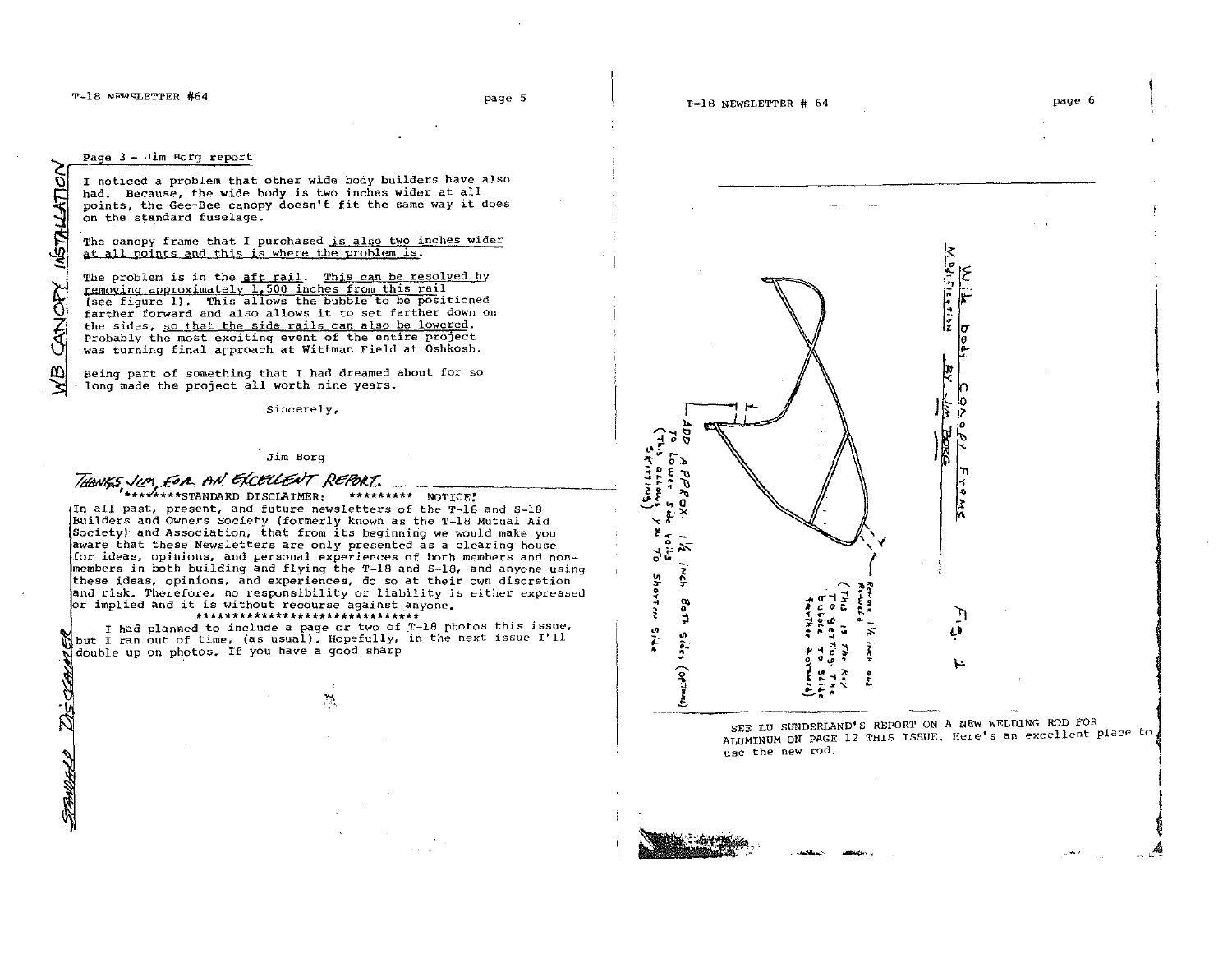T-18 NEWSLETTER #64 page 7

The following from Hank Steiginga, Lancaster, CA. Thanks, Hank.

## March 17, 1986

T-l8 Mutual Aid Society 10529 Somerton Dallas, TX 75229

Dear Dick,

Finally got in a flight with Dan Dudash in between rain storms here in sunny Southern California.

I'm wondering if Pete Beck has pinned down the cause of the 1055 of his canopy. His article was very well written. Some T-18 owners have experienced an upward flexing of their canopy frames during flight. This flexing is approximately midpoint of the canopy frame, that is just aft of the seat back. During flight, the canopy actually produces a lot of lift. On N512S, I installed a  $1/8$  x  $3/4$  x 2 inch clip on each side of the seat frame. Also. a clip with a 3/16 inch steel pin is pop riveted to each side of the canopy frame in such a manner as to engage the clips that are riveted to the seat back frame when the canopy is closed and latched. This system completely eliminated



<sup>A</sup>simple suitcase latch was used at the top center of the canopy frame. During flight with the canopy unlatched, it would open 1/8 inch. To close and latch required slowing to SO MPH.

<sup>I</sup>do miss N512S very much. To pass time. I've started a Star-Lite project. but honestly my heart is not in it.

Will be looking forward to the next newsletter. I enjoy them

THINKS, HANK, FOR AN EXCELLENT

very much. Enclosed is a check for my "86" dues.<br>WKS, HANK, FOR AN EXCELLENT Sincerely,<br>"I WE APPRECIATE! Hank Heiginga  $Bv$  Henry Steiginga

<u>ms</u>A ';l'

<u>ITENS</u>

'-

<sup>~</sup>*S)* 

The following 3+ pages are from John Walton:

TO: T-18 MUTUAL AID NEWSLETTER

# SAFETY-OF-FLIGHT.

It. is extremely important when building a T-l8 that the plans are carefully followed. If deviations occur, a suitable level of knowledge and judgement must accompany such decisions. But when one gets into the engine installation and cockpit work we really have by then left the plans and are at our own peril. At this stage it is important to have access to the resources of knowledge and assistance necessary to enable the completion of these installation in a safe and air worthy manner.

We all share a responsibility in this. Please consider that anything which goes wrong with a T-18 reflects on all T-18's. Let's do everything possible to get or make available the necessary help to builders and maintain T-18's in a safe, airworthy condition. Use your 10cal experts, newsletters. publications or any other possible good source.

I recently had occasion to extensively examine a T-1B which has been certified by the FAA as airworthy and had flown for approximately 100 hours. This particular aircraft was completed by an individual who was not the original builder of the airframe. He was neither an EAA member nor a T-1B Mutual Aid Society member. He had never built nor worked on airplanes prior to acquiring this airframe and engine. The resulting airplane was in my opinion grossly unsafe.

I am listing below the items I found in looking over this aircraft which I felt were incorrect, unsafe or in some way contributory to a less than adequate aircraft. Hopefully, listing these, they may be reminders or helpful during your construction or annual inspections.

- 1. The fuel line from the gascolator to carburetor was an unrestrained automobile quality 3/8" hose on one-way slip over fitting(s): no clamp on one end.
- 2. The above fuel line passed very close to an exhaust cross-over pipe which passed behind the carburetor near the firewall. Under G loads it could contact the exhaust pipe!
- 3. Throttle and mixture controls were restrained with muffler clamps to the above exhaust pipe. The terminal ends on each was fitted with an AN3A bolt and fiberlock nut. (No pivot bushings.) The heat had relieved the elastic lock feature so both these control attachment fasteners were virtually finger-tight.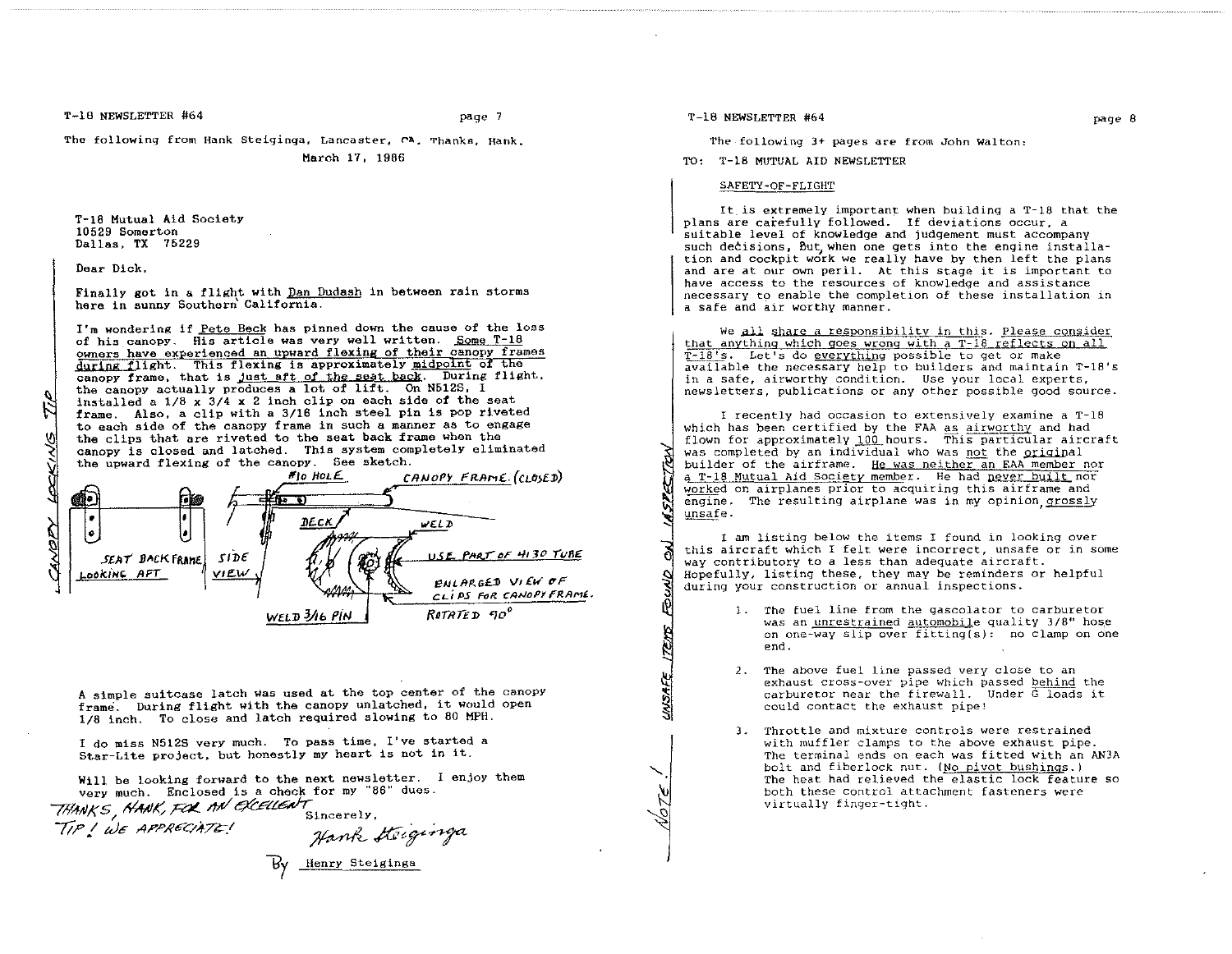$\overline{\mathbf{r}}$ 

•

/ •

•

""

T-18 MUTUAL AID NEWSLETTER page ]

~i

- 18. The Maule tail wheel unit was attached with The Maule tail wheel unit was attached with a<br>single 5/16" nut/bolt in the non-standard steel AID NEWSLETTER<br>The Maule tail wheel unit was attached with a<br>single 5/16" nut/bolt in the non-standard steel<br>spring; but was loose in the 3/8" hole in the<br>Maule assembly.
- 19. Dynafocal Engine Mounts. All 4 bolts were too long. Thus, the nuts bottomed out before snugging up on the 2.1" spacers. The engine was loose on the mount.  $\mathbf{r}$ •
- 20. Instrument panel. Many terminal and mounting screws were loose (no lock washers on most of  $\mathcal{L}$ screws were loose (no lock washers on most of<br>them). The electric wires were routed in cobweb-fashion, frequently contacting other parts .<br>and structure.
- 21. Fuel tank. An external metal part wearing into  $\int$
- 22. Fuel tank strap supports (2). tank strap supports (2). Turnbuckles (2)<br>holding the tank in place were safety-wired.
- **107**<br>23. Left main wheel axle shimmed for alignment with hardware store washers. No tappered shim, no relief from resultant hard spots.
- 24. Wing Spar. Outer wing panels (standard wing) a stack of several washers. There were no cotter pins in any of the four bolts. 3 of the 4 nuts were loose.

There may be some items I missed on my list; but the above should be example enough that we should not depend on just ourselves or the FAA to insure that our aircraft is safe.

 $\begin{pmatrix} 1 \\ 1 \end{pmatrix}$  $*$   $|$ Perhaps it would be good for us to switch off and examine each others aircraft at fly ins. Certainly, during the building stages; it is important to do all we can to encourage builders to get the necessary knowledge to execute properly.

Now, a story on myself. My T-18 was severely damaged in the tornadoes which just about wrecked David Wayne Hooks Airport in February. In tearing apart the T-1B to rebuild it I am executing a virtual O&R overhaul. I had prided myself that in all this work I had found nothing surprising which could have affected safety. Then I removed the gasoline tank. There, not hidden, but in plain view, was a deep wear cut caused by the braided metal shielding on a foot brake line -- through about .035" of the tank's .040" ~bJckness! ,

T-18 MUTUAL AID NEWSLETTER page 2

- 4. The four carburetor air box bolts (1/4") attaching it to the bottom of the carburetor were not safety-wired {one was backed off 1/8"1.
- 5. The air box was fabricated with 1/&" soft pop rivets. Mandrels were loose in the rivets. (Not punched out nor sealed.) !
- 6. wiring from the alternator was unrestrained. It could contact the forward exhaust cross-over pipe.  $\int$
- 7. Brake Caliper drilled bolts {21 each side were not safety-wired.
- S. The constant-speed propeller governor oil line was wearing against the engine mount frame. I
- 9. One of the engine baffling tie-bolts was wearing into one of the cylinder rockerarm aluminum oil return lines.
- 10. The air box was wearing into the bottom of the **I** cowling. •
- 11. The alternator through bolt/nuts were in original I auto configuration; not safetied nor converted to metal locking nuts.
- 12. Propeller governor control linkage. AN3 bolts were used for clevis pins on the control end. The cotterpin was bent in a double C. Could work out. out. ..
- 13. EGT Probe. positive (ungrounded) leg not insulated. Could ground on nearby baffling.
- 14. Fuel Pump. Attach bolts to the engine were not safety wired.
- 15. Rudder. loose on with the wired. Upper and lower pivot cap screws were<br>their fiber bushings. Both should turn with the rudder. Neither fastener was safety- $\mathcal{U}$ "
- 16. Rudder and tail wheel cables. Cable ends were not clevised. The builder used AN3A bolts and elastic stop nuts instead of castle nuts and cotterpins. No bushings. I I
- cotterpins. No busnings.<br>17. Tail wheel springs were tension-type with open hooks. These had come off in service. Builder<br>never converted to the compression type as<br>frequently recommended in the newsletter.

~  $\geq$   $\mid$ 

~ |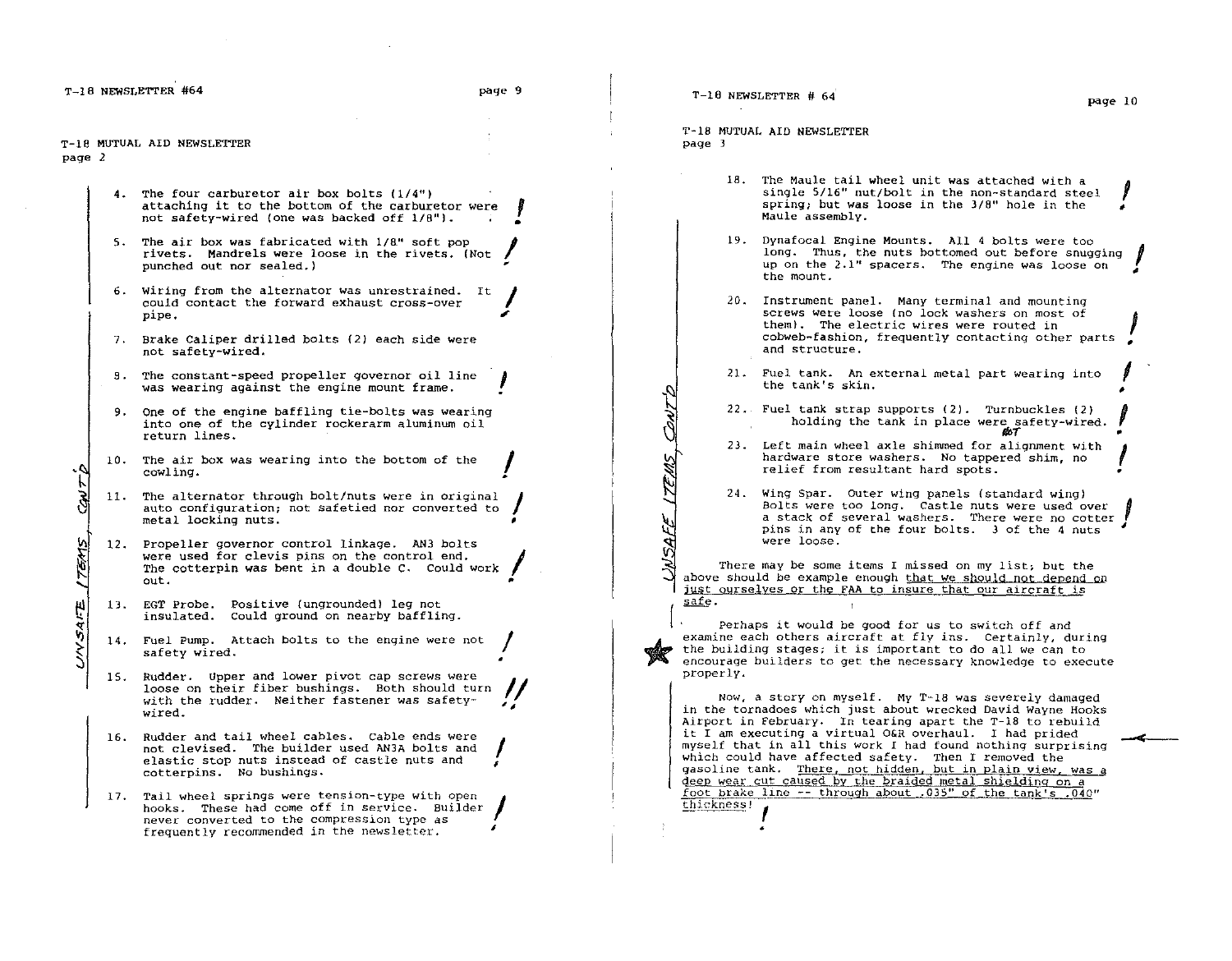T~18 NEWSLETTER #64

page 11

1'-lB MUTUAL AID NEWSLETTER

page 4

~ ~i

 $convP$ 

When you do your annual or talk to someone about his project, go to the extra effort to play the devil's advocate. You may not like what you find or hear, but you could save someone's life -- perhaps even your own.

> JOHN G. WALTON 5726 BOVCE SPRINGS DR. HOUSTON, TEXAS 77066  $\mathcal{L}$  to  $\mathcal{L}$

Thanks. John. for such an illuminating report. We need more articles like this. I well remember in the late '60s when a lot of people got fired up on the T-18 and jumped in and started building one without proper information on building. Some of the metal work was horrible, yet they were telling prospective buyers that it was built exactly to plans, etc. I've seen a couple in recent years that were licensed and flying and they were scary...truly an accident going someplace to happen. I worry about some of the new people that are buying T-18s, many of which are not too mechanically inclined. They need to find a GOOD A & P and go over every square inch of the airplane and the engine,  $p_0t$ assuming that every thing is A-OK just because the airplane has flown with whatever is in question.

FOR SALE: A last minute note from John Walton... He has an "extra" T-18 and he can't fly but one at a time. The "extra" one is a standard T-18. st'd fuselage and wings (wings have integral fuel' in the outer panel). The engine is a Lyc. 0-320, 150 hp. with Thorp cowl and Brock spinner. Prop is a Santa Monica tested prop. Engine has 640 hrs. SMOH of TLC. The aircraft is currently 'disassembled for rework of cockpit and the panel. Airframe has only 100 hrs. on it and John says the metal work on it is one of the best he's seen. (If John says that you can believe it<sup>'</sup> Also. you can bet that when he gets thru with this bird that it \oILll be a creampuff in every way!) *Give* John a call (evenings) at 713(440-8093 if you are short a 'r-18. He'll give you the full run-down.

FOR SALE: vern peppard told *me* at QSH that he had sold his citation jet and bought a turbo Bonanza and is having so much fun flying it that he can't find time to fly his T-18 much anymore, so he's decided to sell it (he thinks). r don't have all the dope on it, but you probably would recognize it as "Little Kong". as it's painted almost the same as Kong. He has an 0-320 in it, a new canopy, new upholstery. a constant speed prop. an aux tank (10 gal) behind the cockpit. and he has an autopilot, intercom, and just about everything you'd want in the way of radio and instruments. It's IFR certified and he often files IFR in it. If you are interested you can call him at his plant at 214/578-0571. If he isn't in you can leave your number with his secretary and he'll call you back. P.S. *VERN ALSO HAS AN EXTRA LANDING GEAR (LONG) FOR* \$AI£. C',ItU-,cqz.. P67?l/~ . *iWrc6'* jJ/.>W~iJ.

T-18 NEWSLETTER #64 page 12

'. ,~

М

O

Ś

The following from Lu sounds like something aviation has been waiting for for all these years. There are several areas on the T-18 that this product would be a great help on. I'm anxious to order some of it and give it a try. Would appreciate hearing from any of you that have the opportunity to try it out..........

CANOPY FRAMES (I. D. Sunderland): One of the most helpful Lhings I learned at Oshkosh 1986 was a new way to fabricate aluminum assemblies. The Cascade 701 aluminum repair rod is the greatest new development since they invented wheels on roller skates. This fluxless rod melts at 728 degrees F and Lan be used to join any aluminum alloys. Aluminum melts at  $1100$  to  $1200$  degrees. Its tensile strength is  $40,000$  psi, so it is stronger than 6061 base metal. It is far easier to use than any soldering or brazing rod than I have ever tried.

You simply clean the base metal with a stainless steel brush, and heat it with a propane torch while rubbing the bare rod on the area to be "tinned." When the base metal heats the rod to 723 degrees, the will flow uniformly over the cleaned area. Once tinning is achieved, Cascade 701 will bond to itself very easily, and you can build up a fillet. Even Sizeable holes can easily be bridged and filled.

We just made a hutt joint from 3/4 inch x 0.035 Inch 6061 canopy frame material, using 701 rod. When the joint was tested, the aluminum tubing broke outside the edge of the fillet. This certainly is an impressive fabricating material.

<sup>I</sup>also made a test sample JOIning a piece of 6061 with 0.025 2024-T3 alclad sheet with a butt joint. It worked beautifully. This means we can make aluminum heat muffs and solder hose nozzles to them made from aluminum sheet rather than fabricating separate hose-attachment-fittings from stainless and riveting them to the aluminum.

At an Oshkosh booth I bought 15 701 rods plus a stainless steel brush for \$22. At another booth we got 32 rods for \$20. You can contact Cascade Sales, 3316 East Smith Road, Bellingham, WA 98225 (206)592-5970.

08-28-86

Thanks, Lu, for those words of wisdom. Thank you also for your report on spin testing on page 13.

~! UNBENDING WING SKINS:A local builder, Roger Dengler, recently made a J wrong bend on the center wing skin of his S-18 center wing. due to a misunderstanding on which line of holes to use to index the bend on a Ken Knowles skin. This put the leading edge bend in the wrong position, which ordinarily ruins the part. To try to save it Roger turned it wrong side out, clecoed it together and bent it this way, which straightened it out ok. Now he started allover and bent it right this time and he said it came out with a perfect fit on the rib nose. It feels and looks super smooth, so if one of you new builders makes this same mistake you no longer have to cry those big tears. Thanks, Roger, for letting us in on this little gem of info. (Wonder if this technique might work as a NORMAL SOP when bending wing skins?)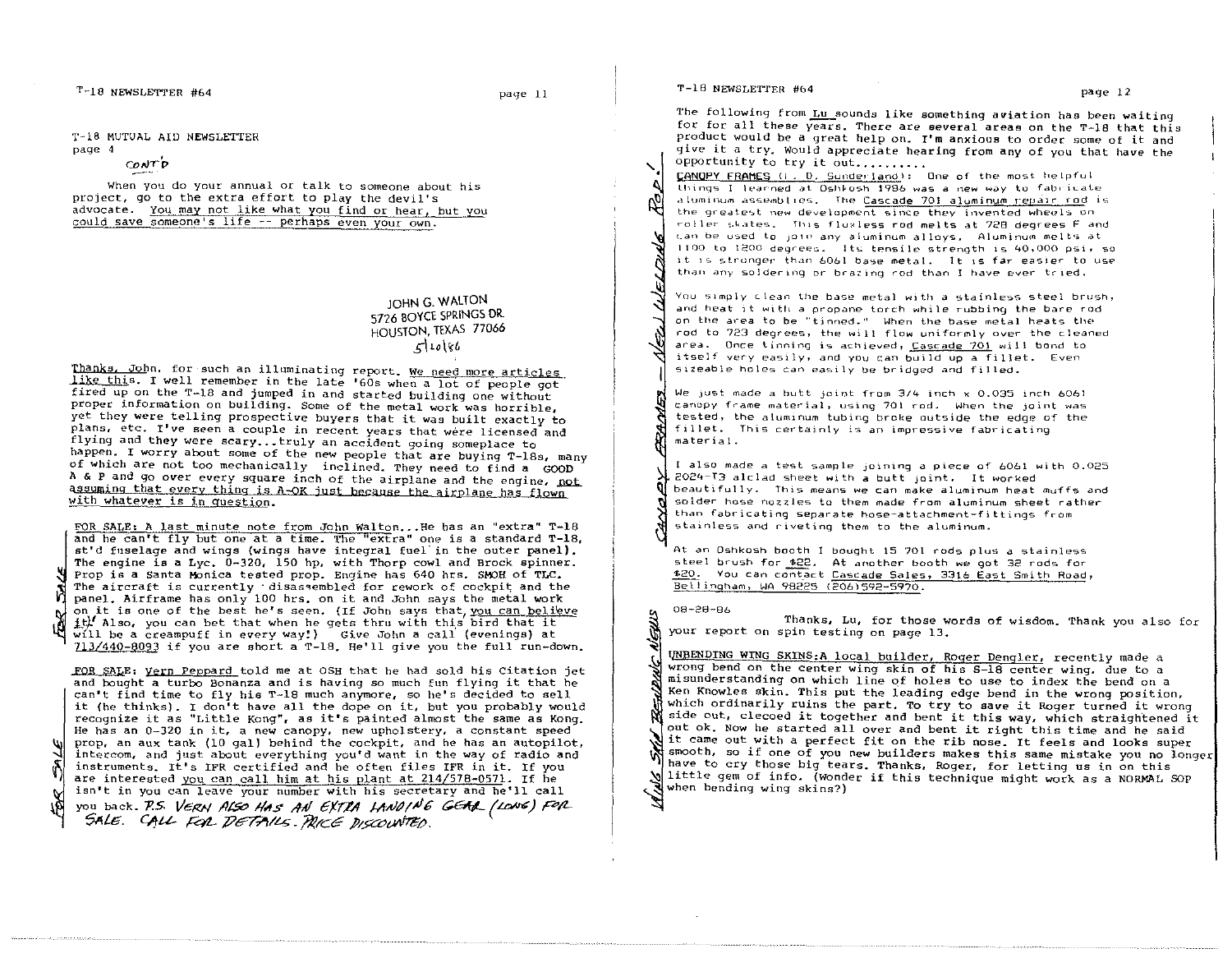T-18 NEWSLETTER # 64

Pay close attention to the follwing from Lu:

SPIN TESTING (by L. D. Sunderland): Just had a visit with John Thorp and discussed a number of things including spin testing. At Oshkosh someone reported having done tests on a s I 18 with a wide body during which he had to hold foll nose. down stick and opposite rudder for some time to effect a incovery. His engine had quit during the spin. No data is available on the cent of gravity location of the particular aircraft or whether it had a cut-down ken Fnowles rudder. (E just discovered that <u>Ken Knowles</u> has been selling T-18. cudders that are 1.1/2 inches narrower than the standard rudder. Neither John Thorp nor I approve of this modification.)

John Thorp advises that spin testing on any new aircraft is a serious business and should not be approached lightly. The spin characteristics of a particular airplane are affected by such things as cg location, wing twist, uniformity of leading edge bend, and control surface size. Spin characteristics of individual T-185 vary considerably. John says that it is possible to get the cg so far forward that the airplane will not even spin. The further aft the cq is moved, the airplane will spin in a nose-high attitude. Most of us have airplanes that will recover from a spin simply by neutralizing the controls but this does not mean that every airplane will have this characteristic.

Anyone who is knowledgeable in spin testing new aircraft will tell you that it should not be done without a parachule and provision to release the canopy quickly in case of an emergency. Each successive spin should be held only a half turn more than the previous ones, and any tendency for the nose to rise during the spin towards a flat attitude should be noted. Neither John Thorp nor I recommend that spins be done in the t-18 or the S-18 because of the complexity of the testing program required to insure quick recovery.

# Again, Lu, we thank you for these two reports.

OSHKOSH '86 REPORT: As per usual, OSH was a mind boggling experience. It's like trying to see what's going on at a six ring circus, with all the rings going full blast at the same time. Our T-18 Forum was most ably conducted by John Walton and Lu Sunderland. One interesting little tidbit I remember came out of it. Ed Burke was reluctant to put all those nut plates around the forward floor (to make it easily removable), so he measured himself and found he could squeeze thru an opening 14" x his shoulder width. This allowed him reduce the number of nut plates by half and attach that section of the forward floor to the fore & aft anles. He will draw a sketch for us for the mod. soon. Anyone that's had to get down under that panel to work on brakes or fuel tank automatically gives three cheers for an easier way. Our annual T-18 Dinner on Tuesday nite was a sellout again and an evening thoroughly enjoyed by all. Our after

T-18 NEWSLETTER #64

#### page 14

# cont'd

dinner speaker again was Frank Kingston Smith, who held forth in his own inimitable way. As usual, Frank's witticisms held his audience spellbound. He truly has a talent for captivating his audience with hi stories and recollections. Lee SXillman again MC'd the event in his usual smooth manner until he made a Freudian slip while introducing Frank K. as Frank Kingsford Smith. He realized the slip when he made it, but he knew by then that Frank had him...and he did!

 $\Delta$ We had intended to list all the T-18 builders that brought their birds Winf to OSH this year, but Lee didn't send me the list in time. I did remember one family that brought 2 T-18s to OSH... Cecil and Fanny Hendrix flew formation all the way from Seattle, Fanny flew the T-18 that Cecil's father, the late Ford Hendrix, had for several years. Cecil says she does a goo' job with it, too..... I'll try to print the entire list in the next NL, if possible. We had about 25 T-18s there this year. This includes a couple that were parked down in the aircraft camping area. We also paid tribute to Gayle LeCount, who had brought his T-18 to OSH for 14 straight years! I also remember seeing *Jim Alexandre's* silver beauty there from Canada, as well as Bob Highley's.

This year I had very little free time to look in detail at the T-18s or talk to T-18 people, much to my chagrin. I was busy from early morn to dark time each day doing interviews, getting air to air photo hops set up, etc. This year I covered ultra lights, ARV homebuilts, and other homebuilts. Got a chance to go along on a foto hop in Dick Van Grunsven's latest, the RV-6, and to fly it some when fotos were done. It's a very nice flying airplane in most respects (see future story in Sport Aviation) Jack Cox gave me the supreme test as to whether I really was one of the worst of the die-hard "Tin Benders Forever" clan when he gave me a really tough assignment, to cover, the Glasair that was adjudged Grand Champion of the Kit Builts! Seeing that I somehow got thru the interview without even once asking the builder what thickness metal he used, he then had me cover a four place Varieze (the Two Easy) and later a French couple that were honeymooning at OSH in their Varieze! Some of the staff thought he had lost his reason when he had me cover those birds, but he knew what he was doing. (He knew my"T-18 History hadn't gone to the printers yet and he had me boxed). Casting all caution to the winds he even had me cover three more composites (the Legeti "Stratos", the Gambit, and the AMD-SII). plus a little all-wood tandem two place twin engine, the "Culex". Later, seeing my weakened state, he said, "Well, okay, go on down there and cover Chris Heinz' little all-metal STOL" I also covered still another composite, the Sun Ray, and a very interesting little two place tandem ρ that used the Rotax 532 liquid cooled engine (65 hp). It's about 95% the size of a J-3 and is called the RANS S-7<sup>1</sup>Courier'. I guess all those stories are going to be my punishment for promoting the dissemination of metal building techniques in my monthly column in EAA's companion mag, Lightplane World (called The Tin Bender's Corner). The column takes it stap by step thru the building of a mythical all metal, called the "Tin Pup" an a lot of the material will parallel material in the T-18 Newsletters, plus a lot of very primary info for rank beginners. In case you didn't know, you can add a Light Plane World subscription to your Sport Aviation tab for only \$15/yr. more. The mag is now transitioning to ARVs and 51% homebuilts, rather than ultralight coverage strictly.

Anyway, I guess you can see why I didn't have too many opportunities to visit with my T-18 buddies and ogle all those beautiful T-18s. Maybe next year.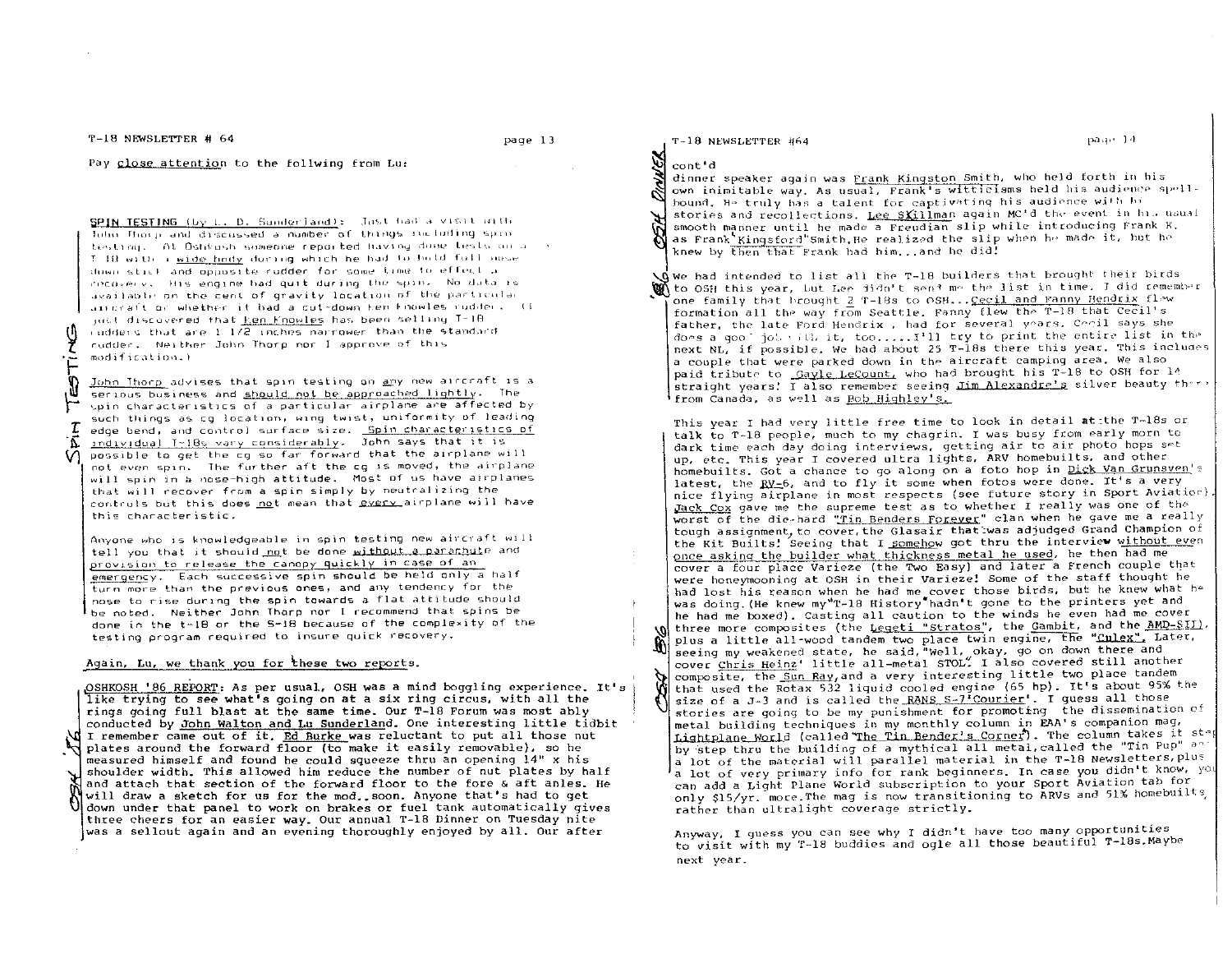### T-18 NEWSLETTER #64

The following is from Light Flane Maintenance magazine, the Aug. '86 issue:

# EXHAUST SYSTEM INSPECTION GUIDELINES:

Exhaust systems, let's face it, give a lot of trouble in aviation. In high output engines installations, especially, exhaust systems are a constant threat. Something always pops, corrodes, leaks, cracks, vibrates loose, and/or disintegrates before the engine makes it to TBO. The trick is to catch it before it becomes a real problem.

If you read exhaust system ADs pertaining to turbocharged twins you'll note that they tend to require only VISUAL inspection of components, seldom dve penetrantants or other methods, a point worth mentioning. Most life threatening exhaust system flaws can be spotted with the naked eye. So use your eyes. Open the cowl and look the system periodically (often) at least once between annuals or any time the cowl is off for other reasons. Light brown, grey, or greenish exhaust stains are a tip off to problems naturally, but not all exhaust cracks are leakers. Sometimes it takes a very sharp eye to spot the problem.

Stains, incidentally, are often remote from the actual leak site. Occasion -ally a jet of exhaust gasses will shoot past a clamp and stain an adjacent riser, or vice versa. A bad exhaust gasket will let a jet of gasses stain an adjacent stack clamp, etc. Look for the true source of the stain, not just the nearest culpable component.

In dealing with clamps, it is best to remove the clamp, shift it slightly, rotate it one way or other, and. starting with fresh nuts and bolts... reinstall it to the PROPER TORQUE. Merely over-tightening a leaking clamp or gasket may not get you anywhere.

Be alert for bulges in stacks or risers. Bulges usually conceal cracks (which may or not be leaking yet). Don't throw away bulged pieces, tho'. A good aircraft welder can work magic on defective exhaust components, even when compound curves are present. Repair of burned out areas usually costs \$25 to \$45, new flanges installed for \$31 ea., ball ends \$39-\$50, and new f flame cones installed in mufflers about \$71 (at Custom Aircraft Parts,  $619/276 - 6954$  (DGO).

When components are accessible from the inside, get out a spray can of WD-40 and fog the inside of the component. The penetrant will leach to the outside of the metal wherever a crack is present, making cracks too small to be seen highly visible in a matter of minutes.

To check for larger leaks, with the exhaust system installed on the airplane, obtain a vacuum cleaner that will BLOW clean air and plug it into the outlet of the tailpipe (wrap rags around it as necessary to get an air tight seal). Remove one spark plug from a cylinder and rotate the prop until that cyl. exhaust valve is open (find the compression stroke the usual way with your thumb against the hole, then continue 180°). Insert a direct reading compression gauge in the spark plug hole. Then power up the vacuum cleaner and adjust the laekage until the system is pressurized to between 10 and 15 psi.

Next, get yourself a trigger spray bottle of soap and water and go over the entire exhaust system, starting with the exhaust ports of the cylinder and ending with the muffler or lowest stack. Any frothy areas, of course, indicate leakage.

T-18 NEWSLETTER #64 (exhausts cont'd)

W.

page 16

Typical areas for cracks to form are any of the weld areas, around slip joints, and around flanges. Weld beads absorb a lot of heat and cracks sometimes begin forming around them from the outside first. These cracks often progress very slowly. Nevertheless, these should be attended to promptly. Again, this type of damage can generally be repaired by a good welder.

When exhaust flanges gaskets (at cyl. flanges) have been found leaking it is essential to effect a repair quickly, rather than continuing to operate the engine, since exhaust gasses a re hottest at this point and tends to erode the aluminum cylender head material quickly! After removing the affected riser, examine the gasket seating surface on the cylinder. If metal is gone (leaving something less than a flat surface) the jug will certainly will have to be removed for weld repairs, if in fact it is even repairable at all!The exhaust pipe flange will also probably be warped, but this is an easy component to fix.

The balance of the article concerned mufflers. Since most T-18ers don't use mufflers, I'll defer the rest of the article until a future NL, or until some of you drop me a card requesting it. They make mention of Wag-Aero's muffler repair dept, and an exhaust sytem catalogue that they have for the asking (I think). Anyway, the above tips on inspection are ssmething that affect each and every one of you that have airplanes that are flying. Some of my hangar pals laugh at me for frequently removing my entire cowl and going over everything with a bright light and often a big magnifying glass, but this paid off several times. I firmly believe that every new homebuilt should go thru this procedure about every 15 hours the first 100 hours and from then on every 25 hours. You well know what a welding torch will do to metal in a short time. Consider what a small hole in an exhaust pipe might do to adjacent parts, lines, and fluids, if the very hot gases direct a focused blast at them for say an hour or two. A very experienced mechanic I know and respect once told me backs exhaust system nuts off every few hours and then re-torques them on airplanes under his care. He also uses a mirror to inspect backsides of items not readily visible and he very seldom has any problems arise in between inspections as a result. He says the torque wrench is one of the best inspection tools you can have and that you must be certain you know how to use it in an approved manner! In May this past year EAA sent me to Canada to the Rotax engine distibutor"s five day clinic, which not only includes lectures, but also is a hands-on course in tear down, inspection, repair, and re-assembly of all five of their engine models that range in hp from 28 to 65, both air and liquid cooled. They devoted a significant amount of time teaching all of us to properly use torque wrenches... and all of us thought we knew how before, too. One important thing I can pass on is...Never hold the wrench with your other hand when pulling on the handle. Incidentally I was quite impressed with the quality of the Rotax engines and Ron Shettler's Kodiak Research operation. I'd now never worry about flying behind a properly installed, maintained, and operated Rotax engine, after going thru that clinic. (Ron is the distributor for North and S. America, Australia, and New Zealand for the Bombardier Corporation engines, the line includes a large number of other type engines mf'd by this huge multi-factory, multi-type products, with their products ranging from locomotives to aerospace and electronics). The Rotax story will soon appear in either Sport Aviation or Lightplane World. Kodiak also produces thousands of the most beautiful wood props you've ever laid eyes on and we did a story on their operation in the August '86 issue of Lightplane World.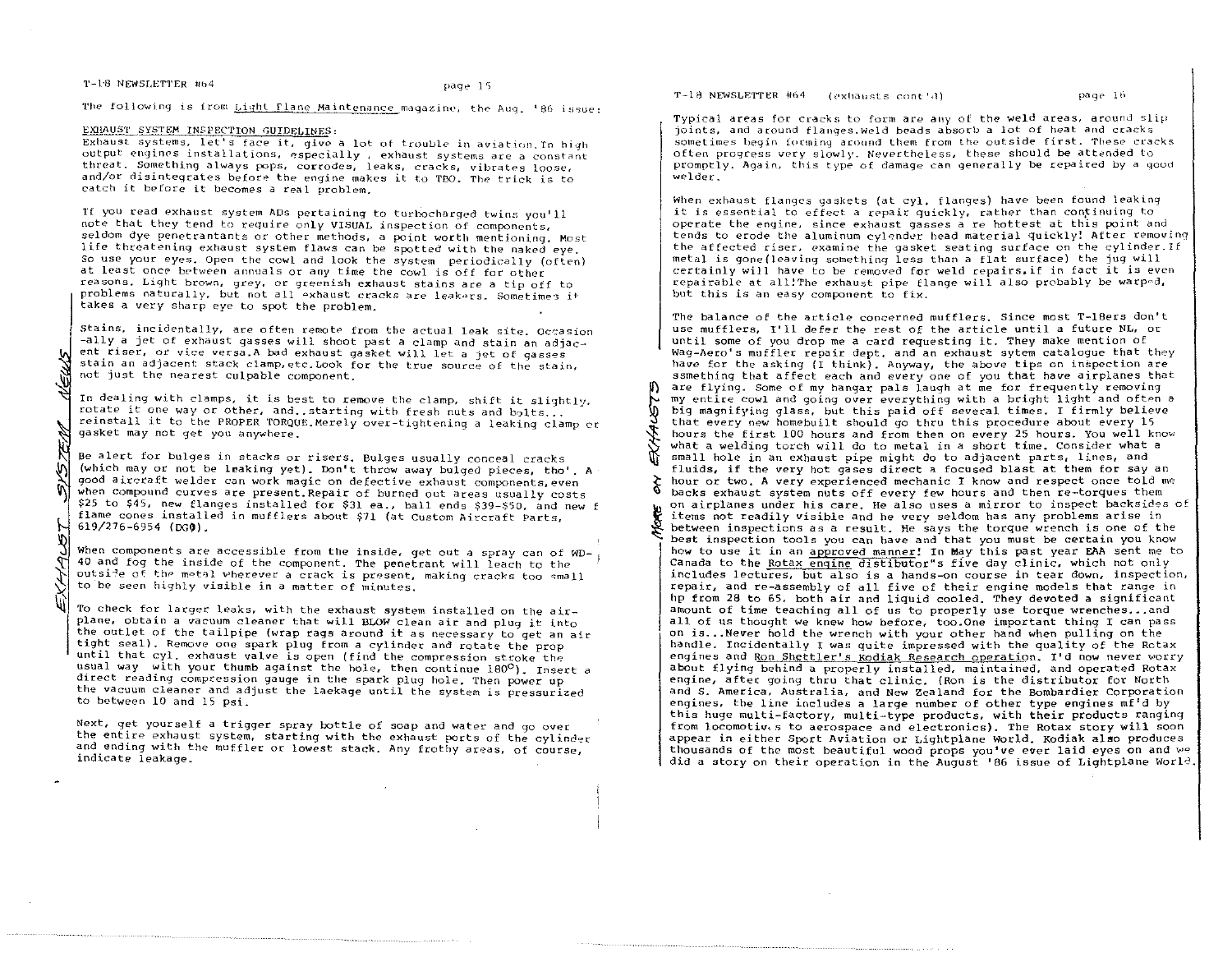T-18 NEWSLETTER #64 17 page 17

1 More FOR SALE: James Brayshaw, Jr., 635 South Michigan Blvd, East U Pasadena, CA, 91107 (818/354-2746 business or 818/449-6487 home) has<br>I several T-18 parts for sale (not listed), but he has ONE standard size **\$ Thorp ALL-METAL cowl for sale. Was built in John Thorp's Sun Valley** shop by Freddie......., his sheet metal craftsman. It has never been used. Assembles in four sections with cam locks, which are included. The lower section has never been cut to fit a carburetor or engine.The workmanship is immaculate. It's up for auction. Best offer *over* \$1000 takes it. Mop up the drool, gents.

~ JIM FRENCH, of Wimberly, *TX,* called the other day to tell *me* about an Incident" (that came close to being called an accident). Knowing he was getting a little low on fuel on the way back from OSH and observing scattered showers ahead, he *decided* to land at Georgetown, Tx,and refuel. His home field at Wimberly was around 50 miles away, but he didn't want to get in a holding situation with fuel on the tight side. After refuelinq he taxied out and started the Takeoff. Just a moment or so after breaking<br>ground he had an almost immediate flameout. He was able to stop in the<br>remaining runway, but after roll out he tried to restart the engine with ground be had an almost immediate flameout. He was able to stop in the no luck. After they got the airplane up to the ramp he started checking the gascolator, thinking he had gotten a big slug of water in the gas. Not only was there no water, there was also no gas. He COUldn't get gas to flow out of the tank at all!

We the line and got fuel to flow, so they drained the tank and looked inside. He call ed a couple of days later to say that the gas line checked out ok, but something in the tank had blocked the outlet. They put air pressure to They found a couple of hunks of the silastic material (that had been used  $\mathbb D$  to make a scupper dam around the tank neck) in the bottom of the tank, but they still don<sup>1</sup>t know how or when they got in the tank. Possibly the hose nozzle did it during refueling, maybe not.

 $\mathcal{R}$ We find the flameout had come a half minute or so later. After they got the pieces out of the tank they looked again and there was nothing in there.....and that's the moral of this story!!!.... THERE WAS NO FINGER STRAINER IN THE TANK! This story could have had a tragic

 $\sum_{\text{the hand}}^{\text{the hand}}$ <br>  $\sum_{\text{insidd}}^{\text{when a}}$ <br>  $\sum_{\text{the end}}^{\text{in a end}}$ We haven't established who made the tank, but that isn't the real point. When a builder installs a new tank he has a responsibility to inspect the inside to *see* that there is no foreign matter in it, yes, but even more important....He should check to see if a finger strainer is in the tank. If not, it is a MUST that one be installed! If you are ordering a new tank from one of the suppliers it would be wise to specify that you want a FINGER STRAINER installed. It's little things like that that can get you killed. Rarely is it the big things.

ank<br>
you<br>
you<br>
Now<br>
have<br>
lave<br>
lave Now I hope that ALL of you that have airplanes flying or under construction will immediately check your tank and I also hope that if you don't have a finger strainer that you will ground your airplane until you do have one. PLEASE don't try to rationalize and say, "Why *I've* been flying my T-IB for three years and 350 hours and *I've* never had any trouble, etc". That's in the same DUMB class of remarks we used to hear from a few of tho builders a few years back, that refused to make the mandatory mod to the horizontal tail. Then they would bray, "I NEVER go over 180, so I don't need to go to all that trouble and expense, ad nauseum". I sincerely hope this type hasn't sold his T-18 to some innocent unsuspecting buyer. All of us should seriously consider what might happen down the road. Any

deliberate non-compliance with known and documented hazards could come

#### 't.-18 N~"WSLET\_'!'~1l64 -E.-a9~

l\)'

#### FINGER STRAINERS, cont'd

come back to haunt you if it ever came to a court case and there was an issue of liability involved. If deaths are involved, there could be charges of criminal negligence brought if it is proven that someone sold an airplane with a known dangerous defect.

issue of liability involved. If deaths are involved, there could be<br>charges of <u>criminal negligence</u> brought if it is proven that someone solo<br>an airplane with a known dangerous defect.<br>you'll have to bore and tap it to *3* Just in case you don't have a finger strainer, they are available from supply houses,like Aircraft Spruce, etc. If your tank bas a *1/4"* outlet to remove the tank, but it CAN be done on the airplane if you are very careful. With the tank drained and dry, you can put several short strips of duct tape on the end of a stick (sticky side out) and use it to pick  $\overline{\mathcal{L}}$ up any aluminum chips that come thru with the drill or tap. Have someon hold the stick in position as you drill. Flush and inspect before you pu the finger strainer in.... (Any comments on this item will be appreciated

For Sale: Ron Bostick, Dallas, has had financial disaster hit him and is forced to make a d1stress sale of his project. It's a widebody, on the gear, with Cleveland wheels & brakes, Maule *tlw,* dynafocal eng. mt, tank in & plumbed, roll bar and canopy frame installed, CesSna seats installe tail group complete, controls, no instrumenst.Wing is st'd wing, complet with tips, nav lites, paint (wing bought from John Walton for \$3000 & fl for 250 hrs). Over  $11k$  invested, but can be bought for 5k if right away, otherwise will go in Chapt. 7 assets. Call him at 214/690-1620.

JOHN PHILLIPS, of McAllen, *TX*, has *TWO T-18s* that are surplus to him. On has been flying a couple or three years, the other is about 60-75% done. Prices on both are a bit below market, but I don't have the info at my finger tips at the moment. Call him at 512/ 682-9050 for details.

If any of you are seriously interested in buying a flying  $T-\frac{18}{18}$  or an uncompleted project, give me a call any time after 9 am CST and I'll pas on any I hear of. I have some others, but now out of time & space.

In case you don't know, our good friend, Lu Sunderland, underwent colon cancer surgery just before OSH. At the time they thought all of the cancer had been removed, but a specific blood test later indicated a possible return of cancer. Going back to surgery veri tied the spread of the malignancy, so he's now undergoing chemotherapy. I am sure he would appreciate your get well cards or calls, but especially would appreciate your prayers for his full recovery. Lu is a fine Christian man, that has tirelessly given of himself in our behalf and has a Iso been a national leader in the crusade to eradicate the monstrous unproven theory of evolution, giving hundreds of lectures and TV appearances to scientifically disprove the Big Lie of man's origin. He's an inspiration to all of us and we pray for his return to health.

One final reminder, amigos. WE CAN'T KEEP THE T-18 NEWSLETTER GOING MUCH LONGER IF WE DON'T HAVE MATERIAL TO WRITE ABOUT AND THAT MEANS IF YOU DON'T THINK THE NL IS OF MUCH VALUE YOU'LL JUST CONTINUE SITTING ON YOUR et is also a story. Type it if you can, but if you can't, just writ. ject is also a story. Type it if you can, but if you can't, just will<br>and I'll get it types....(I'm really not exaggerating, gents.PLZ don' put it off...). THE INFO WELL IS ALMOST DRY GENTS,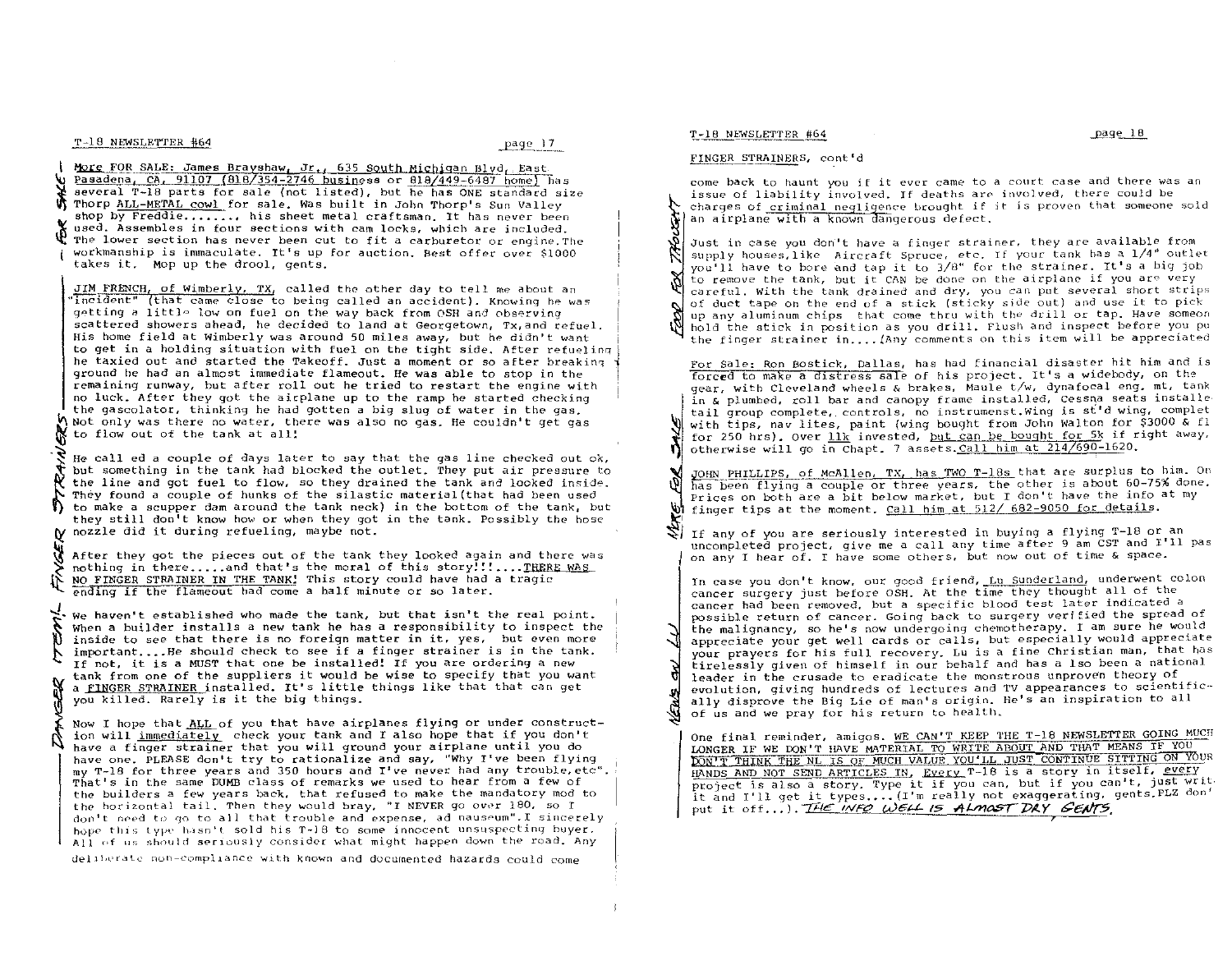52 WOODCREEK DRIVE WIMHERLEY. TEXAS 78676

5 L2-847-9723

# J. W. FRENCH & ASSOCIATES, INC.

### CONSULTING ENG!NEERS

J1JO OAKWELL COURT. SUITE 110 SAN ANTONIO. TEXAS 76218 512-828-6899

# February 25, 1986

Mr. Dick Cavin 10529 Somerton Drive Dallas, Texas 75229

\*\*\*\*\*\*\*\*\*\* Here a relatively new owner sets down Mis thoughts on his T-18. It would be greatly appreciated if ALL you new owners would send us a report like this, *even* if you *cover* exactly the same things Jim did.<br>\*\*\*\*\*\*\*\*\*\*

## Oedr Mr. Cavin:

Enclosed is d check for \$25.00 for membership in the Thorp T-18 Mutual Aid Society. I recently purchased a T-18 and the seller included all the newsletters from No.1 thru No. 63. only No. 17"and 18 are missing. I would appreciate having copies of these two if they are available. I really couldn't find any recent reference as to the amount of your annual dues, please let me know if it is more. If it is less consider the extra as a donation to help support the newsletter. Believe me, the file of newsletters has been a very valuable aid in big help in compiling the V speeds and writing a checklist for the airplane. I'll be glad to share the checklist with you as soon as 1 have finished familiarizing myself with the airplane.

The plane I bought is N2319C Serial No. 62 originally built by John Ferko in Whittier, California. and licensed in 1967. It started out with a Lycoming 0290 G. The plane was owned by Wil Neubert from October 1973 to October 1974. J.R. Michaels of Sandusky, Ohio bought the airplane in 1974 and installed a Lycoming 0320-E20 150 H.P. engine with a Sensenich 66 LM-72 wood prop. I purchased the plane from Steve Sawyer of Mount Vernon. Illinois who had owned it since August 1985. My check out consisted of the cross country flight home from Mount Vernon. Illinois to San Marcos. Texas in the right seat doing the navigating. This airplane was Steves first tailwheel airplane and he had only had about 25 hours in it. The trip home included a landing in Georgetown, Texas<br>with a 20 knot crosswind. From the ride home I had the impression that the T-18 was a real handful on take off and landings. My first two trips to the airport consisted of long taxi runs starting with keeping the tailwheel firmly planted on the runway and increasing the speed to about 60 M.P.H. Next came getting the plane up on the main gear at about 75 M.P.H. The third day. Sunday February 23rd dawned clear and calm. and the drive from my home in Wimberley to the San Marcos airport 20 miles away gave me ample time to change my mind several times about whether to solo or wait for Monday when Harold Perdue had time in his schedule to ride with me. The weather was absolutely beautiful with a light wind right down runway 17 and not a cloud in the sky. N2319C and I took to the sky cautiously feeling each other out. I had my checklist and V speeds on index cards

T-18 NEWSLETTER #64 page 19

Page Two

with me and I had rehearsed the take-off and landing procedures and speeds mentally over and over. Directional control in both take-off and landing was no problem what so ever, and I made a reasonably good three point landing the first time. What I was not prepared for was the acceleration, rate of climb. and steep attitude on climb out. None of my previous airplanes with the exception of a 1970 Money Ranger, even came close to the T-18. The rest of Sunday consisted'of take-off and landings at San Marcos and then short trips to New Braunfels and lockhart. At Lockhart 1 made the ramp turn off at 1000 feet without any heavy braking with plenty of room to spare. On take off from lockhart my ground run was approximately 650 feet with 20 degrees of flaps.

My experience in tailwheel aircraft includes the Aeronca 7 A-C, Stinson Stationwagon 108-3, Citabria 7 ECA, Cessna 120. and Cessna 170 and totals approximately 1500 hours of tailwheel time. My observation has been that tailwheel airplanes are generally much easier to land in the three point attitude. This evening I tried my first wheel landings in the T-18 and to my delight I discovered it is much easier to do a nice wheel landing in the T-18 than any other tailwheel aircraft I've flown. I can't imagine an airplane which could be more enjoyable to fly.

As delighted with the T-18 as I am, I can see some room for improvements. The 72 pitch Sensenich will only let the engine turn 1950 to 2000 R.P.M. static. The 150 H.P. lycoming should turn 2200 to 2300 R.P.M. static for optimum take off. I have talked to Bernard Warneke and the Great American Propeller Company this week and hope to have their recommendations for a different prop shortly. The airstrip where I live in Woodcreek Resort. Wimberley, Texas. is approximately 2000 feet long. While the present performance is adequate. I think I would appreciate'a little more margin of safety for take-off performance.

I look forward to meeting some of the other T-18 owners at the EAA fly-ins in this part of the country. Please let me know if there are any T-18 functions.

Sincerely,  $\chi_{\text{MMS}}$   $\omega$   $\chi_{\text{LMS}}$   $\chi_{\text{LMS}}$ .